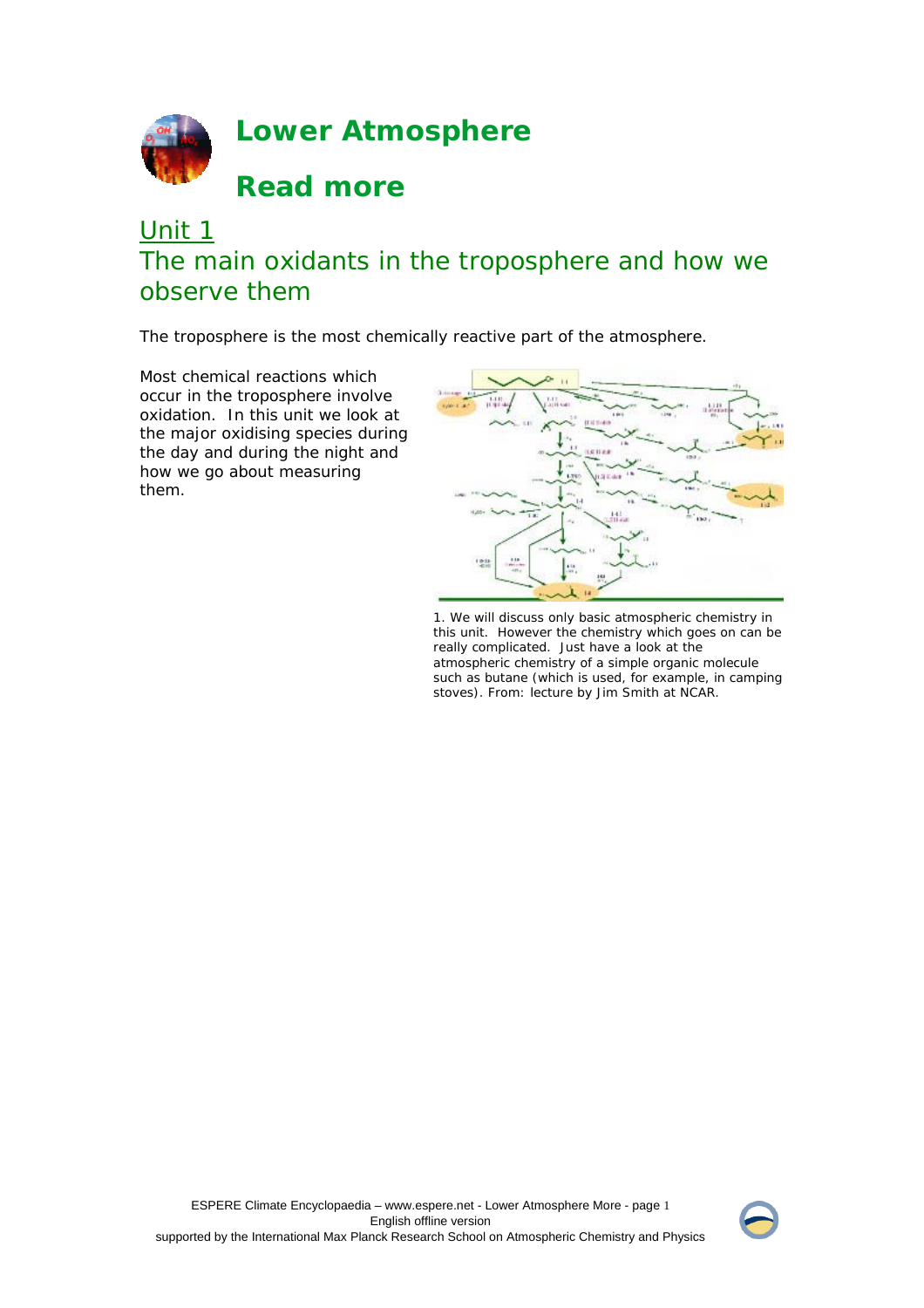## Part 1: Oxidation and OH radicals

## **Oxidation in the Atmosphere**

**Many chemical compounds are emitted into the atmosphere but removal processes prevent them accumulating in the air. Species are removed by dry deposition of gases or particles or can be incorporated into rain and removed by wet deposition. For gas phase organic chemicals, removal is easiest if they are first oxidised to a less volatile, water soluble form.**



1. Hydroxyl radicals (OH) clean the air. Image: Elmar Uherek.

Oxidation in a chemical sense does not necessarily mean a reaction with oxygen containing compounds, it is rather the loss of electrons. However, in the air, oxidation does generally involve the reaction of a chemical species with an oxygen containing compound.

The three most important oxidising species in the air are:

the hydroxyl radical **OH** the nitrate radical NO<sub>3</sub> the ozone molecule O<sub>3</sub>

Hydroperoxy radicals  $(HO<sub>2</sub>)$  are also important and the sum of HO<sub>2</sub> and OH is sometimes referred to as HO<sub> $x$ </sub>.

The most important oxidising species is the hydroxyl radical (OH). It is extremely reactive and able to oxidise most of the chemicals found in the troposphere. The hydroxyl radical is therefore known as the *'detergent of the atmosphere'*.

Only a few compounds in the troposphere do not react at all or react only very slowly with the hydroxyl radical. These include the chlorofluorocarbons (CFC's), nitrous oxide  $(N_2O)$  and carbon dioxide  $(CO<sub>2</sub>)$ . The rate of methane  $(CH<sub>4</sub>)$  oxidation by OH is also very slow, between 100 and 1000 times slower than other organic compounds. This is why methane concentrations in the atmosphere can reach around 1.7 ppm  $(1.7 \text{ \mu}$ mol mol<sup>-1</sup>), a value significantly higher than the concentrations of other organic trace gas concentrations present which are generally below 1 ppb  $(1 \text{ nmol mol}^{-1})^*$ .

| $O_3 + hv \rightarrow O + O_2$ ( $\lambda$ < 310 nm) |                   |    |
|------------------------------------------------------|-------------------|----|
| $O + O_2 + M \rightarrow O_3 + M$                    |                   |    |
| $O + H2O$                                            | $\rightarrow$ 20H | 3% |

2. Formation of OH: More than 97% of the O atoms which are formed by photolysis of ozone, react back again to ozone. Less than 3% start the formation of the most important radical in the atmosphere, OH. If two molecules or atoms collide to form a product, a third species M is needed to take away some excess energy. M (usually nitrogen  $N_2$ ) does not react itself.

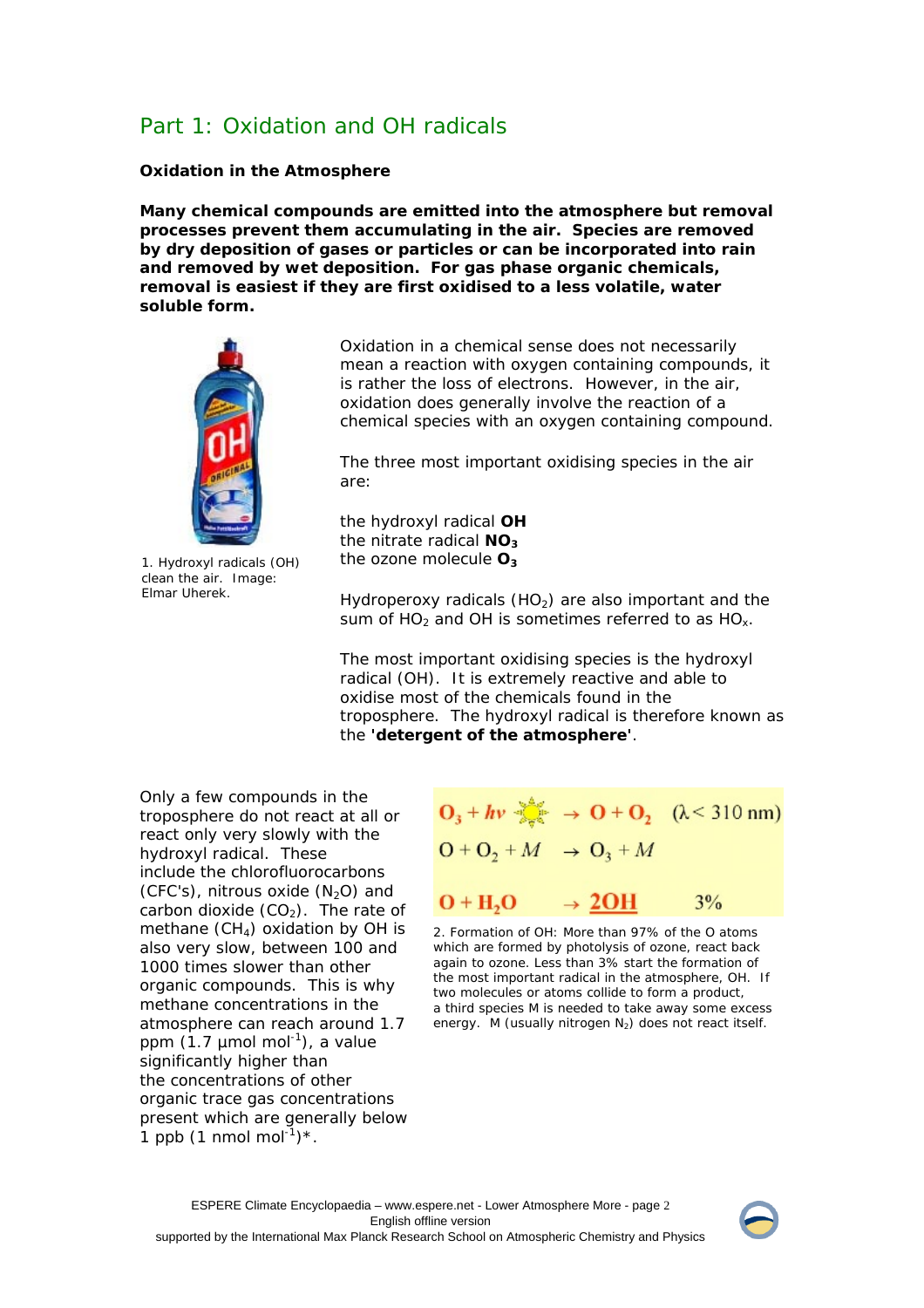

3. OH and the nitrogen oxide cycle Scheme by Elmar Uherek

## **How much OH is formed?**

Since OH is an extremely reactive radical it reacts as soon as it is formed. It's lifetime is less than a second. This means the concentration is extremely low, in the range of  $1x10^5$  to  $2x10^7$ molecules cm-3. At sea level pressure this is equivalent to a mixing ratio of 0.01 - 1 ppt. Since it's formation depends on water vapour, the concentration of OH tends to decrease with altitude as the air becomes cooler and drier.

## **How is OH formed?**

OH governs atmospheric chemistry during the day since its formation depends on radiation from the Sun. The initial reaction (shown above) involves the breakdown (photolysis) of ozone by solar radiation with wavelengths less than 310 nm. The oxygen atom (O) formed then reacts with water to form OH. This reaction mechanism is why a small amount of ozone is essential in the troposphere. Other sources of OH are: the photolysis of nitrous acid (HONO), hydrogen peroxide  $(H<sub>2</sub>O<sub>2</sub>)$  or peroxy-methane  $(CH<sub>3</sub>OOH)$ 

the reaction of nitrogen monoxide (NO) with the hydroperoxy radical  $(HO<sub>2</sub>)$  or the reaction of alkenes with ozone.

The scheme on the left shows how OH chemistry is fundamentally linked with the day-time reaction cycles of the nitrogen oxides.



4. Zonal distribution of OH. A pressure of 250 hPa is reached at roughly 11 km altitude (the tropopause in the mid latitudes). Source: presentation by J. Lelieveld - MPI Mainz, 2003.

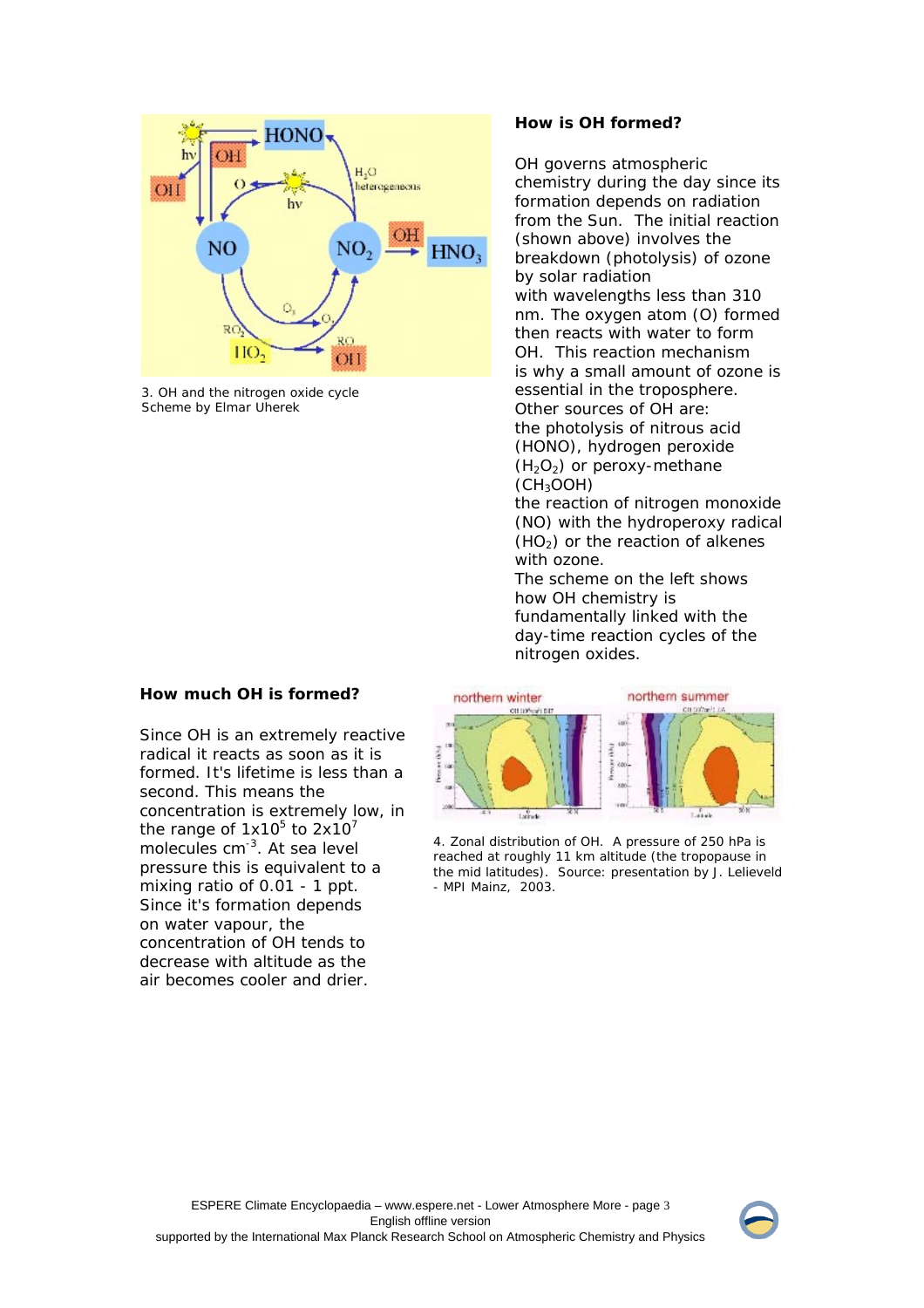Hydroxyl radical concentrations not only decrease with altitude but also decrease with latitude since both the water vapour concentrations and sunlight intensity decrease as you move towards the poles.

## **How does OH react?**

The figure on the right shows low levels of OH near the ground over the tropical rainforest. Why is this the case? Plants emit organic gases with isoprene being the most abundant. This isoprene reacts with OH, removing it from the air, and forming water and a reactive organic radical (R). OH has a strong tendancy to remove (abstract) a hydrogen atom from organic species (RH) whenever possible. The organic radical (R) then reacts with oxygen  $(O_2)$ to form organic peroxides  $(RO<sub>2</sub>)$ . These compounds are an essential part of the ozone formation cycle.



5. OH distribution in the tropics. Top: the global distribution in tropical regions, below: profile over the Manaus rain forest station (Brazil). Source: presentation J. Lelieveld MPI Mainz, 2003.

On a global scale, OH reacts primarily with carbon monoxide (40%) to form carbon dioxide. Around 30% of the OH produced is removed from the atmosphere in reactions with organic compounds and 15% reacts with methane  $(CH<sub>4</sub>)$ . The remaining 15% reacts with ozone  $(O<sub>3</sub>)$ , hydroperoxy radicals  $(HO<sub>2</sub>)$ and hydrogen gas  $(H<sub>2</sub>)$ .



The oxidation of carbon monoxide and methane by OH are very important as they are the major ways by which OH is removed from the atmosphere. Reaction of OH with alkenes, a special class of organic compounds, is also very important as this reaction results in the formation of peroxides.

6. Important OH reactions in the troposphere.

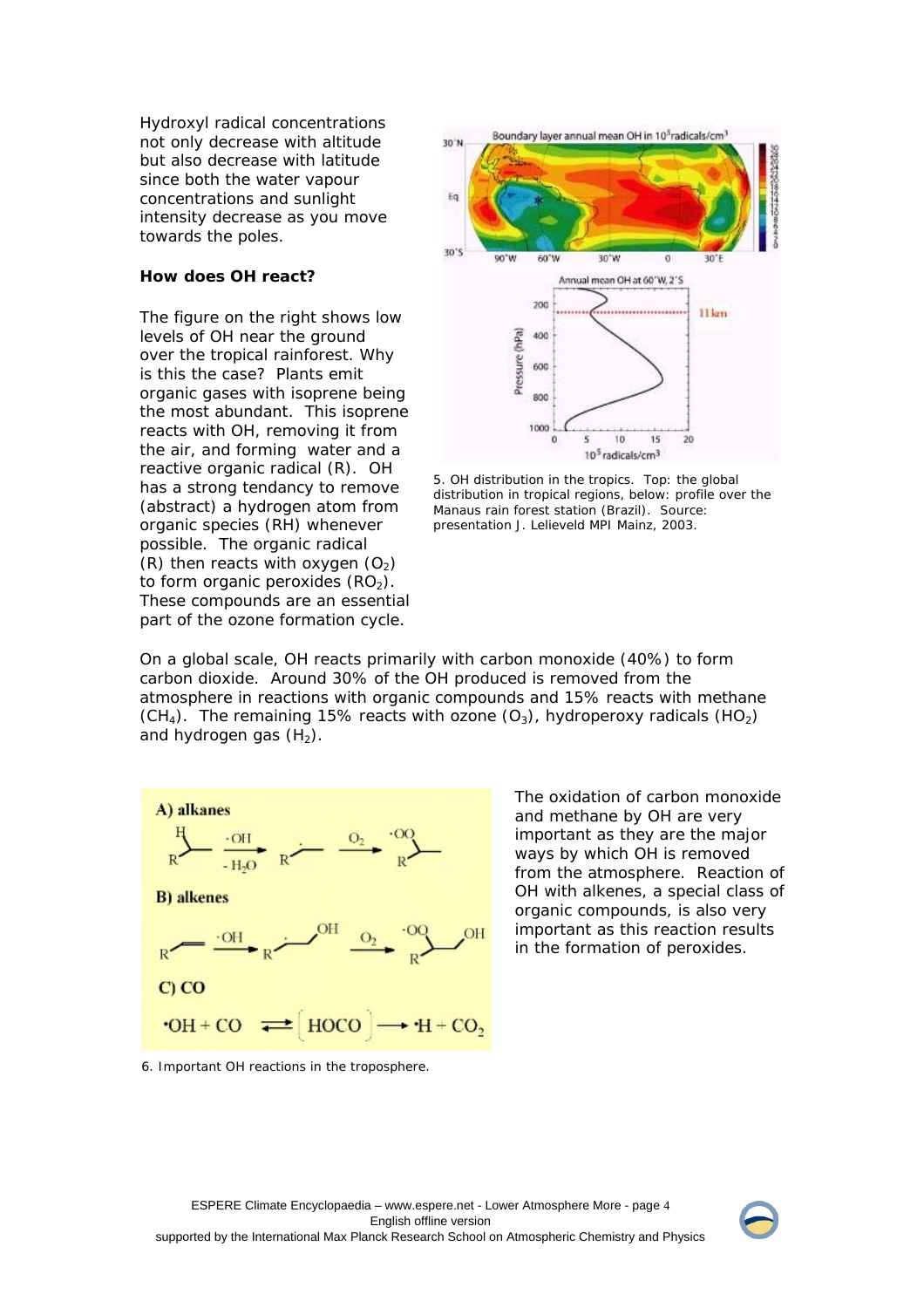OH is the most important oxidant in the atmosphere. However OH concentrations are close to zero during the night since sunlight is needed for its formation. So during dark periods and during night-time, ozone and nitrate radical  $(NO<sub>3</sub>)$  chemistry become important.



7. Time profile of OH concentrations over several days. Source: Presentation J. Lelieveld MPI Mainz, 2003.

\* The mixing ratio ppb (1 molecule in 1 billion molecules of air) or ppm (1 molecule in 1 million molecules of air) is often used in scientific publications as well as in other literature on the atmosphere and climate. Because of this we use it here in the Climate Encyclopaedia. However, the correct unit is 1 nmol mol<sup>-1</sup> (equivalent to 1 ppb) or 1  $\mu$ mol m<sup>-1</sup> (for 1 ppm) since mole is the standard unit of concentration.

## Part 2: Night and nitrate

### **Night-time conditions and chemistry**

**The chemistry of the atmosphere depends not only on the chemical compounds present in the air but also on the physical conditions. These physical conditions depend, for example, on the season, whether it's day or night, what the temperature is and how humid the air is.**



1. Collapsing temperature inversion on a July morning (Isar Valley / Germany). By Elmar Uherek and adapted from: Schirmer - Wetter und Klima - Wie funktioniert das?

## **The diurnal cycle**

In the last section we saw that OH concentrations are highest during the day and approach zero at night when there is no sunlight present. Temperature and other physical properties also show a diurnal or daily cycle. Conditions close to the ground in the planetary boundary layer vary and do not always follow the general rule (e.g. of decreasing temperature with increasing altitude) because of interactions with the Earth's surface. A very typical example is the night-time inversion layer which collapses in the morning.

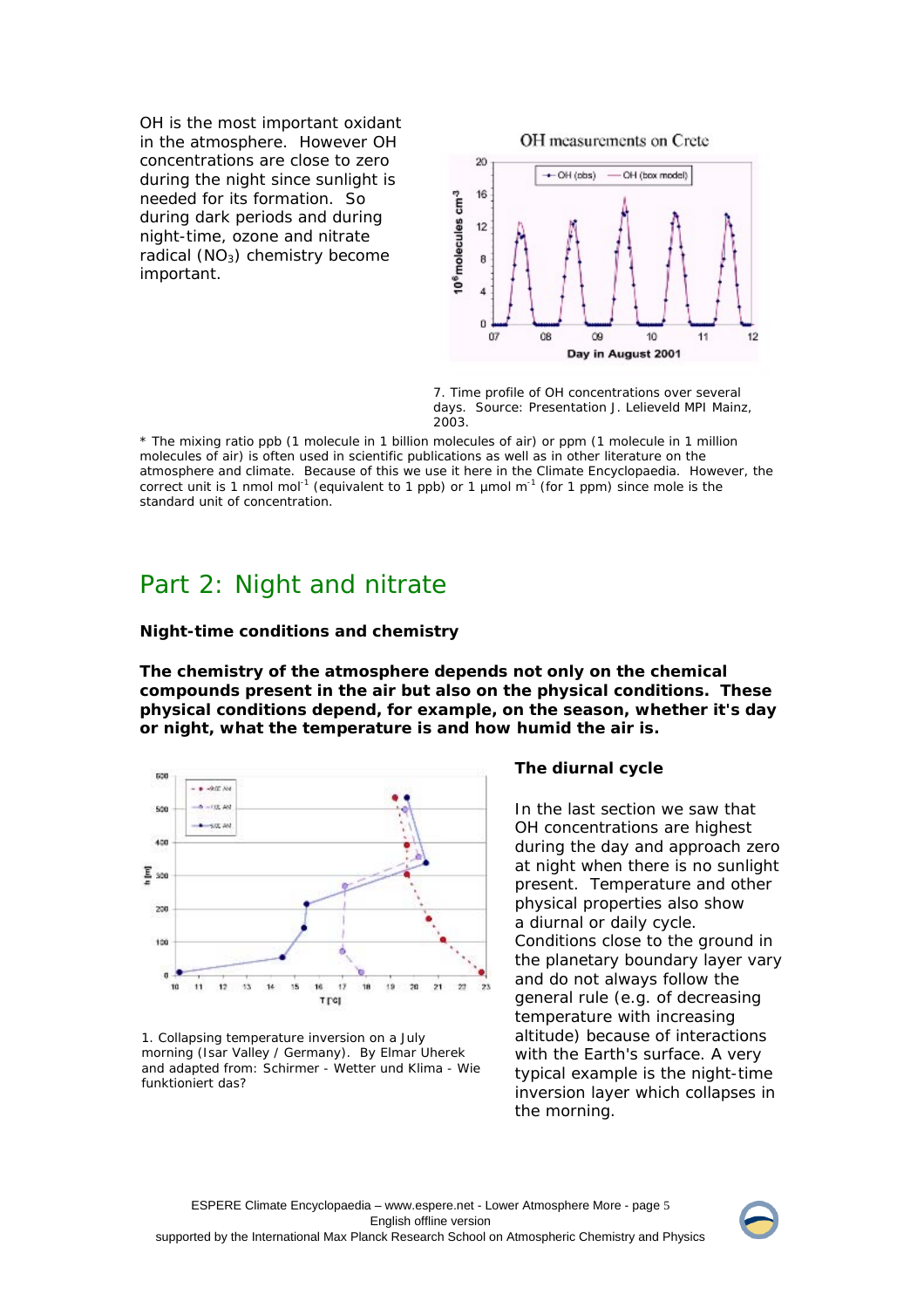## **Night-time inversion in the planetary boundary layer**

Everything below the free atmosphere (D) is part of our planetary boundary layer. Changes within the planetary boundary layer occur during the day and these are shown from the left to the right in the diagram. At noon the air is well mixed (light blue). After sunset a stable nocturnal layer forms (A) and residual air remains above it (B). Air from the surface layer (below the dotted brown line) cannot go up to high altitudes during the night as there is no energy from the Sun to drive this movement. Air movement starts again as the Sun rises. The ground warms, air starts rising (red arrow) and the stable layers formed during the night collapse. A so called 'entrainment zone' rises up from ground to the top of the boundary layer (dark blue) and mixes the air (C).

In the winter the Sun's energy isn't always strong enough to breakdown the inversion layer in the morning and the layer exists for the whole day or even for several days. In these situations, pollution accumulates over the cities and leads to smog formation. Similarly in mountain valleys, the inversion layer can be trapped below the cloud layer



2. Model of the planetary boundary layer. The thickness of the planetery boundary layer may vary (see different altitudes at 12 o'clock). By Elmar Uherek, adapted from Stull, 1988.



 3. Inversion layer in winter in the mountains. © Institute for Geographical Education, University of Erlangen-Nurnberg, Germany.

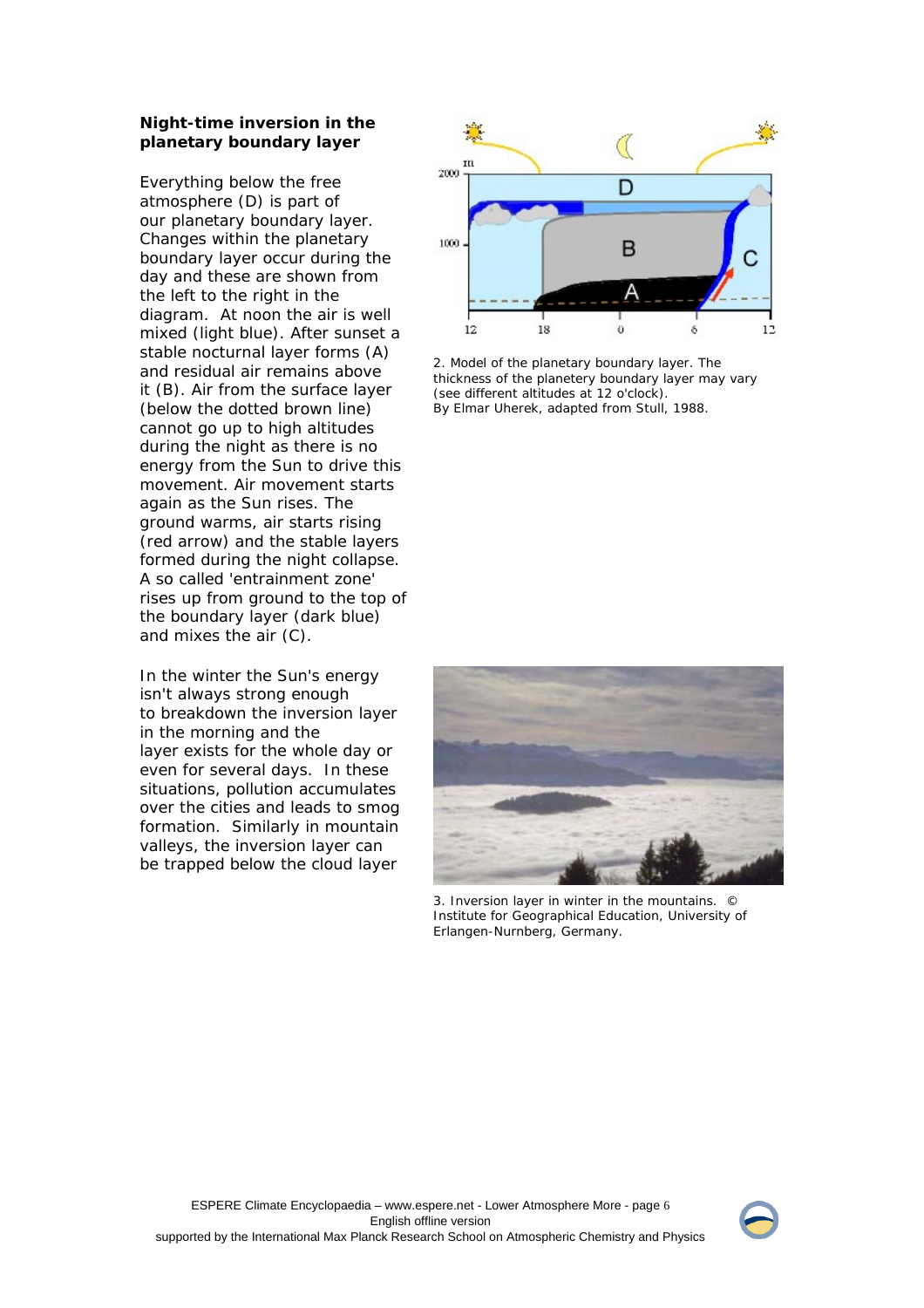

4. Important night-time reactions of the nitrate radical. The radical is broken down by sunlight when the sun rises (shown in the yellow box). Scheme by Elmar Uherek.

 $NO<sub>3</sub>$  adds also to the double bonds of unsaturated organic compounds and forms peroxy nitrates after addition of  $O<sub>2</sub>$ . The lifetime of  $NO<sub>3</sub> / N<sub>2</sub>O<sub>5</sub>$ decreases drastically as concentrations of water vapour increase. As water vapour levels increase, more of the  $NO<sub>3</sub>$  is converted to nitric acid  $(HNO<sub>3</sub>)$ , in particular on liquid films on surfaces.

All peroxy species resulting from OH and  $NO<sub>3</sub>$  radicals or ozone reactions undergo rather complicated and numerous further reactions in the atmosphere leading to, for example, alcohols, aldehydes, nitrates and carboxylic acids.

#### **Nitrate radical chemistry**

The chemistry of the nighttime atmosphere is dominated by the nitrate radical  $(NO<sub>3</sub>)$ . These nitrate radicals are formed from the reaction of ozone  $(O_3)$  with nitrogen dioxide  $(NO<sub>2</sub>)$ . The reaction of  $NO<sub>3</sub>$  with  $NO<sub>2</sub>$  is the only way to form dinitrogen pentoxide  $(N_2O_5)$  in the atmosphere. This  $N_2O_5$ acts as a store of  $NO<sub>3</sub>$ . It can either decompose back to  $NO<sub>3</sub>$  and  $NO<sub>2</sub>$  or react with water to form nitric acid  $(HNO<sub>3</sub>)$ .

 $NO<sub>3</sub>$  reacts with organic molecules in the same way as OH does. It removes a hydrogen atom from alkanes to form an organic alkyl radical (R) which then reacts with  $O<sub>2</sub>$  in the air to form peroxy radicals  $(RO<sub>2</sub>)$ .



5. Nitrate radical reactions with alkanes and alkenes.

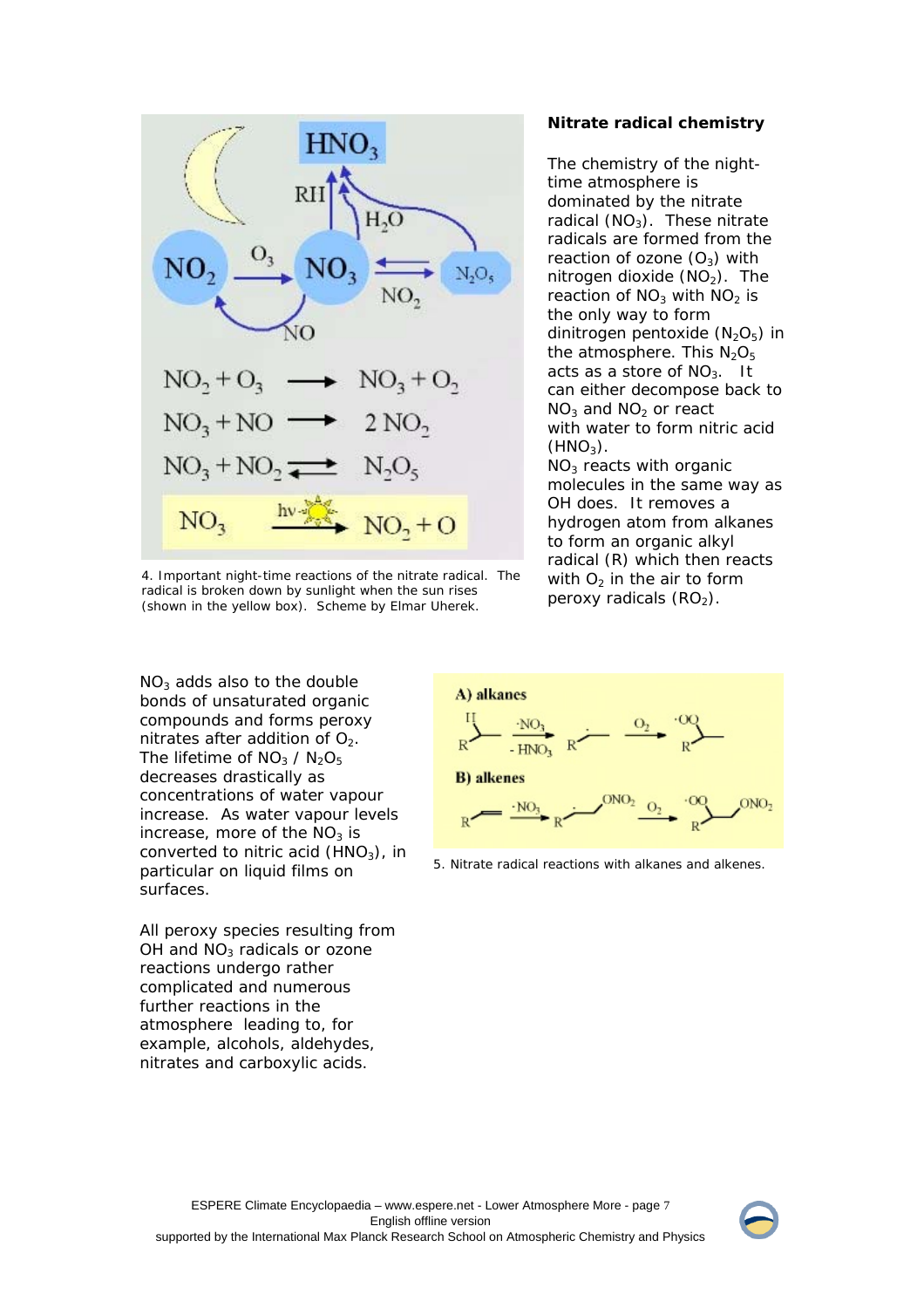

6. Nitrate absorption spectrum in the visible range. Maximum absorption occurs in the red part of the spectrum (600-700 nm). Measurements were made at 230 K. Adapted from Sander (1986).

 $NO<sub>3</sub>$  radicals absorb light in the red part of the visible spectrum. As soon as the sun rises, the nitrate radical is photolysed mainly into  $NO<sub>2</sub>$  and O atoms and NO3 concentrations fall to zero. Now hydroxyl radicals (OH) start to be produced and these become the most important oxidant in the atmosphere.

Ozone, the third most important oxidant in the atmosphere, does not react with alkanes but will react with alkenes (unsaturated hydrocarbons with a carbon to carbon double bond) if OH concentrations are low, particularly in the winter or the evening. We will look at the atmospheric chemistry of ozone later in this unit.

## Part 3: Observational spectroscopy

## **Measurement techniques - spectroscopy**

**Concentrations of trace gases in the atmosphere are very very low. In this section we look at the measurement techniques we use to determine the levels of trace gases in air.**

The two most common methods used for the analysis of air, either in the laboratory or outside, are:

- a) **spectroscopy** based on how different molecules with interact with light
- b) **chromatography** based on how different molecules react with each other.

## **The character of radiation**

By using radios, microwaves, tanning salons and having X-Ray examinations we know that there are lots of different types of radiation in the air, all with different energies and only some of them visible as light. These different forms of radiation altogether form the electromagnetic spectrum. The least energetic form are the radiowaves, followed by microwaves, infra-red radiation, visible light, ultra-violet radiation and X-Rays with the most energetic being gamma rays. As the energy of the radiation increases, the frequency increases and the wavelength decreases. Nearly all these different forms of radiation interact with molecules and, from the way they do this, we can identify the chemical species present in the atmosphere.

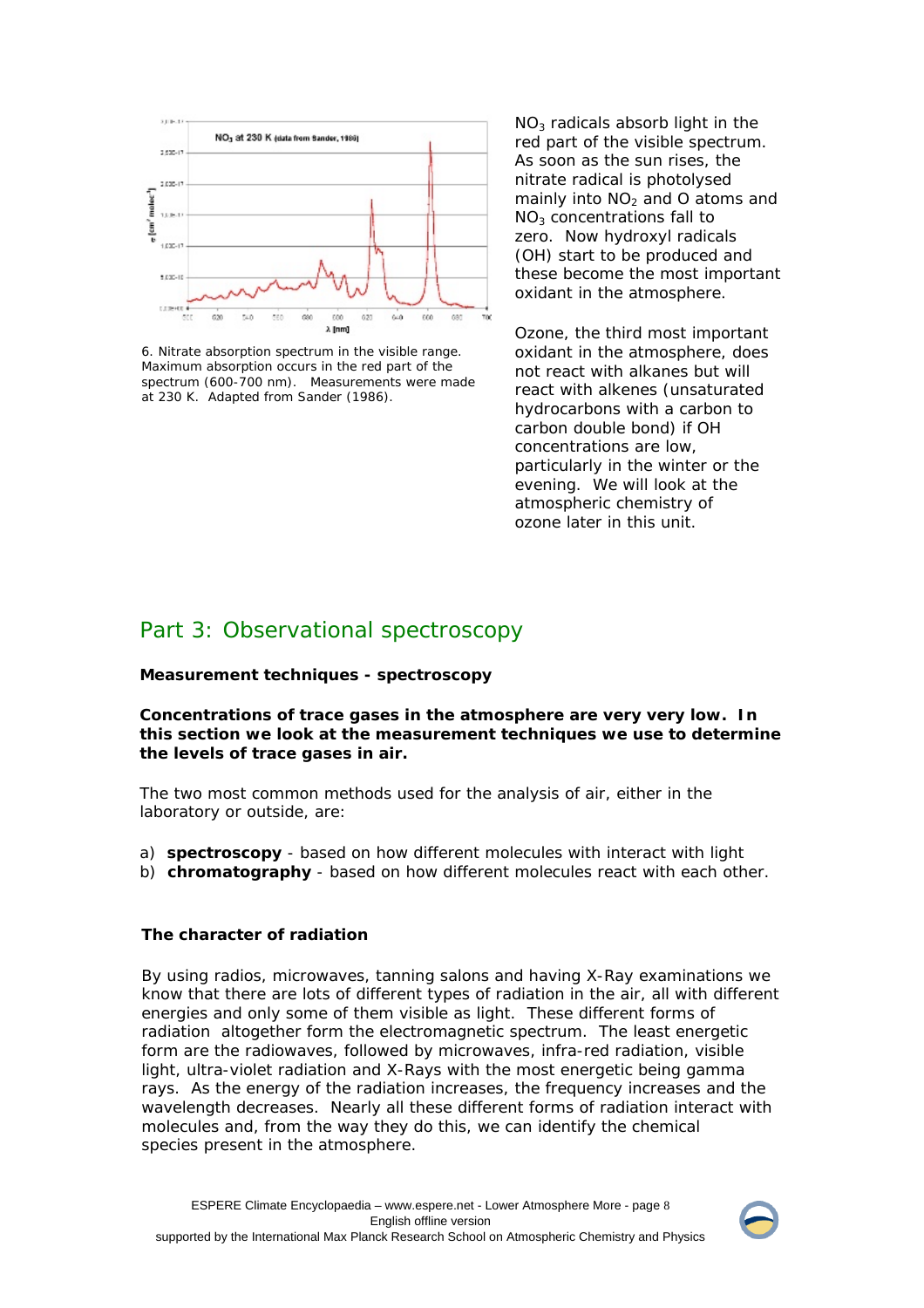

1. The electromagnetic spectrum consist of different sorts of electromagnetic waves with different energies. We can use most of them to investigate the character and the concentrations of different molecules in the air. Source and further information about the electromagnetic spectrum: from NASA.

## **Wavelength, frequency and energy of the different regions of the electromagnetic spectrum:**

|                  |                                         | Wavelength (m)   Frequency (Hz = $s^{-1}$ ) | Energy (J)                                  |
|------------------|-----------------------------------------|---------------------------------------------|---------------------------------------------|
| Radio            | $> 1 \times 10^{-1}$                    | $<$ 3 x 10 <sup>9</sup>                     | $< 2 \times 10^{-24}$                       |
| <b>Microwave</b> | $1 \times 10^{-3}$ - $1 \times 10^{-1}$ | $3 \times 10^{9} - 3 \times 10^{11}$        | $2 \times 10^{-24}$ - 2 x $10^{-22}$        |
| Infra-Red        | $7 \times 10^{-7}$ - 1 x $10^{-3}$      | $3 \times 10^{11}$ - 4 x $10^{14}$          | $2 \times 10^{-22}$ - 3 x 10 <sup>-19</sup> |
| Optical          | $4 \times 10^{-7} - 7 \times 10^{-7}$   | $4 \times 10^{14}$ - 7.5 x 10 <sup>14</sup> | $3 \times 10^{-19} - 5 \times 10^{-19}$     |
| Ultra-Violet     | $1 \times 10^{-8}$ - 4 x $10^{-7}$      | $7.5 \times 10^{14} - 3 \times 10^{16}$     | $5 \times 10^{-19} - 2 \times 10^{-17}$     |
| X-Ray            | $1 \times 10^{-11}$ - 1 x $10^{-8}$     | $3 \times 10^{16}$ - 3 x $10^{19}$          | $2 \times 10^{-17}$ - 2 x 10 <sup>-14</sup> |
| Gamma-Ray        | $< 1 \times 10^{-11}$                   | $>$ 3 x 10 <sup>19</sup>                    | $> 2 \times 10^{-14}$                       |

## **Interaction of light and molecules**

If a parcel of radiation meets a molecule in the air, it can transfer its energy and change the state of the molecule. Least energy is needed to make the molecule rotate, more to make the bonds move and even more to move the electrons present to higher energy levels.

The amount of energy transfered depends on the molecule, its size and how strongly the atoms of the molecule are bound together. Therefore, if we send radiation into the atmosphere and compare it before and after the air parcel we are looking at, we see that certain fractions of the radiation have been absorbed (consumed) by the molecules. From the character of the absorption we can determine the type and concentration of the molecules present.



So what happens if we emit infrared radiation of different energies (E) from a source (S) through an air parcel and measure which fraction of the radiation reaches the detector (D)? The different energies (different wavelengths) are shown in different shades of red.

A molecule present in the air absorbs radiation of a particular energy from the source (here two of the six different energies emitted by the source are absorbed by the molecule)

ESPERE Climate Encyclopaedia – www.espere.net - Lower Atmosphere More - page 9 English offline version

supported by the International Max Planck Research School on Atmospheric Chemistry and Physics

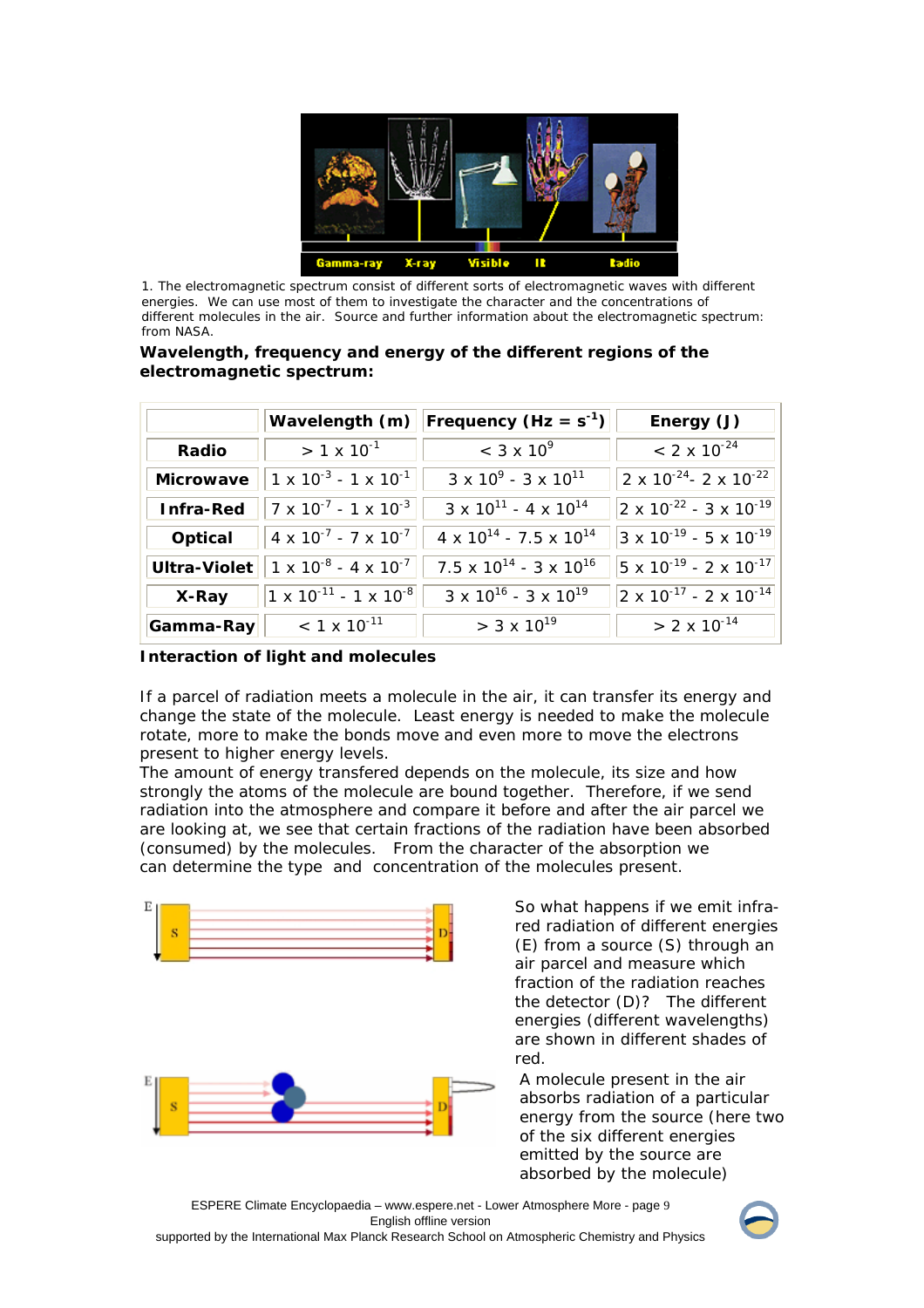

2. a-c) Animations by Elmar Uherek.



2. d) In contrast to the three images before, we now zoom into a smaller energy range (all the arrows have very similar energies). The weakening of the colours tells us that less light arrives at the detector as the number of molecules present in the air increases. Since the absorption peak is the difference between the radiation emitted by the source and the radiation measured by the detector, the peak grows in size as the amount of radiation reaching the detector decreases.

preventing it reaching the detector. If we subtract the original energy spectrum emitted from the source from that measured by the detector, we get an absorption peak which is shown on the right. This peak represents the radiation absorbed by the molecule. The more light absorbed, the higher the peak becomes. Another molecule in the air absorbs radiation as well. The bonds between the atoms in this molecule are, however, stronger so more energy is needed to make them move. As a result, the absorption peak appears at different energy (wavelength) of the spectrum.

From the position of the absorption band we get information on **which** molecules are present in the air. From the intensity of the absorption band, we can determine **how many** molecules there are in the air, because the amount of radiation absorbed is proportional to the number of molecules present.

In the atmosphere there are several ways in which we can measure the absorption of radiation. On Earth, we can measure the absorption of ultraviolet and visible radiation from the Sun or reflected back from the Moon. We can also measure infra-red radiation emitted from the Earth's surface using satellites in space. We can also use satellites to measure the amount of solar radiation reflected directly back from the Earth's surface, by clouds or that which passes tangentially through the Earth's atmosphere.



3. Satellite based measurements of absorption in the atmosphere. Image by Elmar Uherek.

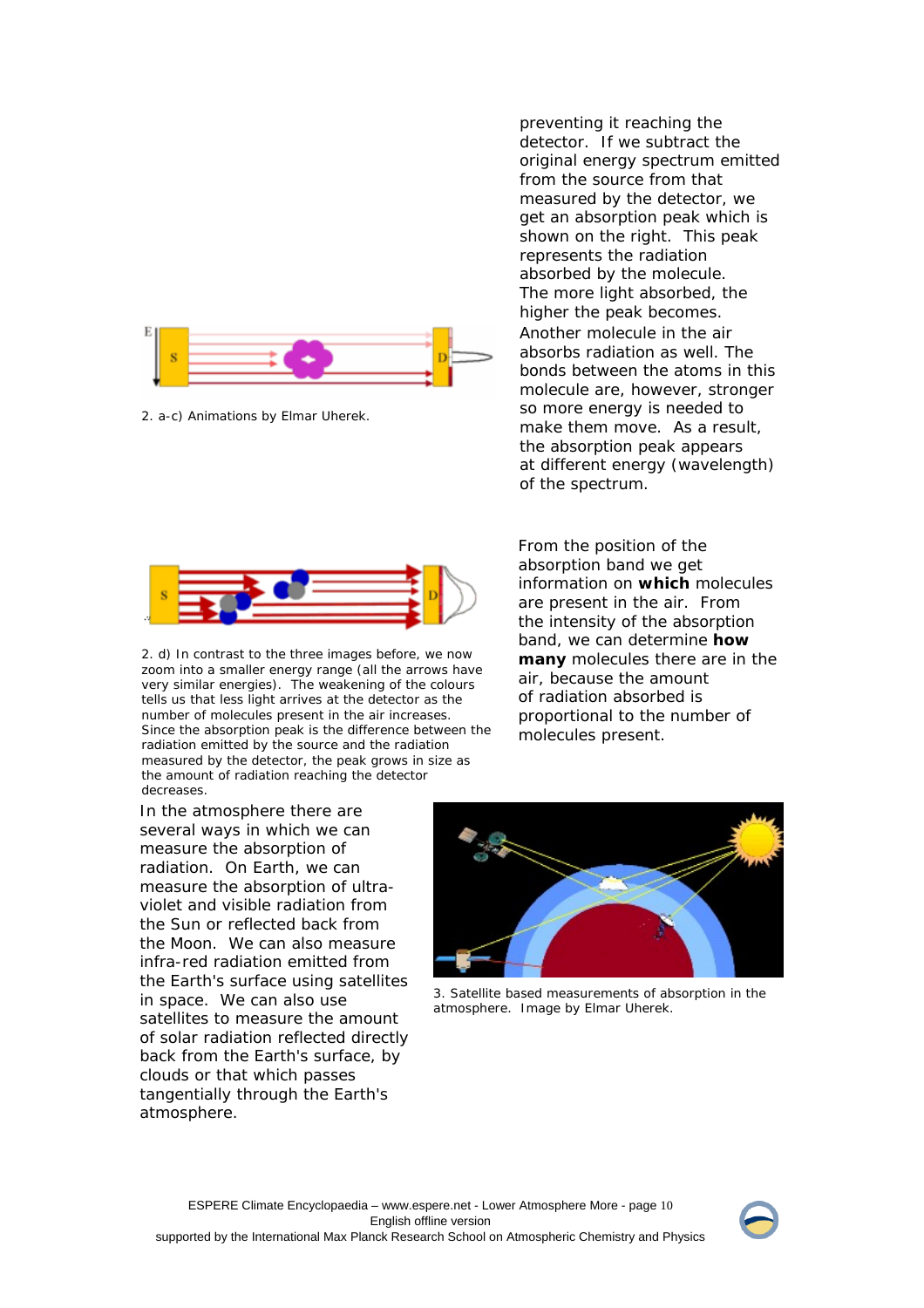Its not only infra-red radiation coming from the surface of the Earth which can be measured by satellites. It's also possible to measure the concentrations of important inorganic compounds such as ozone, nitrogen oxides and halogen oxides from space. One example is the Global Ozone Monitoring Experiment (GOME) which uses a spectrometer aboard the ERS-2 satellite to measure not only ozone but also nitrogen dioxide, water, sulphur dioxide and formaldehyde (HCHO) in the atmosphere at wavelengths from the ultra-violet, through the visible and into the infra-red (wavelengths from 240 to 790 nm).



4. Satellelite based spectra of various inorganic compounds in the atmosphere, taken from the GOME instrument. Source: Satellite group, IUP Heidelberg.



5. Please note: Infra-red radiation isn't visible to our eyes. In the photograph beams can be seen because the light source not only emits infra-red radiation but it also emits in the red part of the visible spectrum.

We can make similar measurements from the ground. As the concentrations of the chemicals we are interested in are really small, we use mirrors to reflect the radiation beam many times through the air before it reaches the detector. This means that the radiation passes through many kilometers of air and the concentrations of the chemical compounds are high enough for us to measure them.

The left hand side image shows such a set-up in theory (image from EPA Field Analytik Technology Encylopaedia) and in practice (photo from FZ Jülich). Here infra-red spectroscopy is used and a simple example of the type of spectrum recorded is given below.